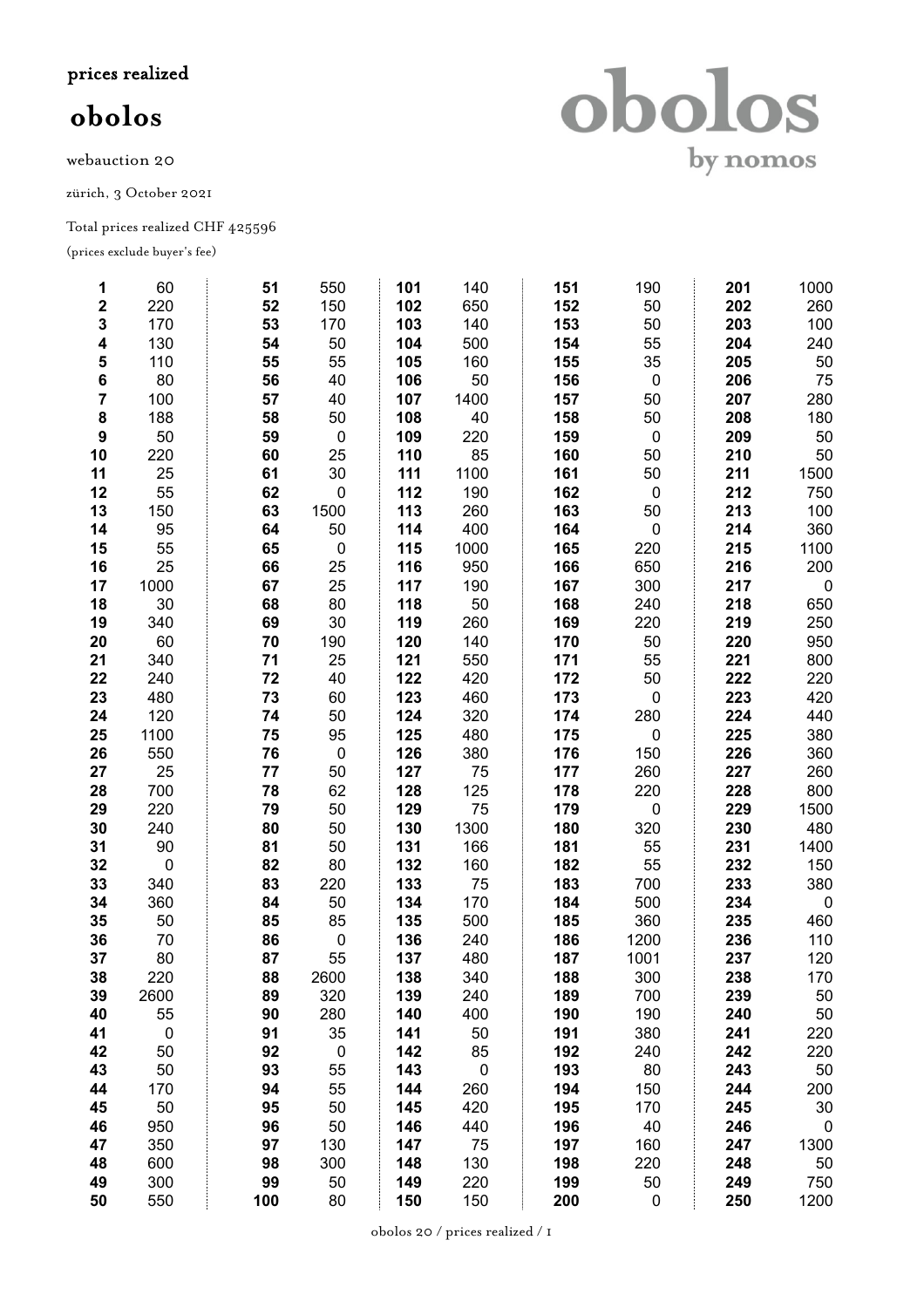| 251 | $\mathbf 0$ | 311 | 170         | 371 | 50          | 431 | 280         | 491 | 95   |
|-----|-------------|-----|-------------|-----|-------------|-----|-------------|-----|------|
| 252 | 1300        | 312 | 260         | 372 | 150         | 432 | 320         | 492 | 130  |
| 253 | 260         | 313 | 50          | 373 | 50          | 433 | 650         | 493 | 150  |
| 254 | 62          | 314 | 50          | 374 | 220         | 434 | 50          | 494 | 525  |
| 255 | 240         | 315 | 60          | 375 | 160         | 435 | 75          | 495 | 80   |
| 256 | 320         | 316 | 380         | 376 | 60          | 436 | 65          | 496 | 280  |
| 257 | 750         | 317 | 50          | 377 | 190         | 437 | 850         | 497 | 600  |
| 258 | 50          | 318 | 80          | 378 | 50          | 438 | $\mathbf 0$ | 498 | 120  |
| 259 | 50          | 319 | 110         | 379 | $\mathbf 0$ | 439 | 50          | 499 | 50   |
| 260 | 50          | 320 | 50          | 380 | 70          | 440 | 50          | 500 | 950  |
| 261 | 50          | 321 | 50          | 381 | $\mathbf 0$ | 441 | $\mathbf 0$ | 501 | 160  |
| 262 | $\mathbf 0$ | 322 | 90          | 382 | 50          | 442 | 50          | 502 | 60   |
| 263 | 50          | 323 | $\pmb{0}$   | 383 | 170         | 443 | $\mathbf 0$ | 503 | 220  |
| 264 | 50          | 324 | 130         | 384 | 85          | 444 | 130         | 504 | 650  |
| 265 | $\mathbf 0$ | 325 | 55          | 385 | 150         | 445 | 50          | 505 | 340  |
| 266 | 50          | 326 | 50          | 386 | 130         | 446 | 50          | 506 | 420  |
| 267 | 75          | 327 | 40          | 387 | $\mathbf 0$ | 447 | 170         | 507 | 320  |
| 268 | 50          | 328 | 220         | 388 | 40          | 448 | 50          | 508 | 360  |
| 269 | 50          | 329 | 25          | 389 | 300         | 449 | $\mathbf 0$ | 509 | 750  |
| 270 | 50          | 330 | 50          | 390 | 70          | 450 | 65          | 510 | 400  |
| 271 | 55          | 331 | 80          | 391 | 75          | 451 | 650         | 511 | 420  |
| 272 | 50          | 332 | 130         | 392 | 75          | 452 | 160         | 512 | 220  |
| 273 | 110         | 333 | 320         | 393 | 200         | 453 | 150         | 513 | 220  |
| 274 | 75          | 334 | $\pmb{0}$   | 394 | $\pmb{0}$   | 454 | 420         | 514 | 1000 |
| 275 | 60          | 335 | $\mathbf 0$ | 395 | 200         | 455 | 150         | 515 | 300  |
| 276 | 100         | 336 | 420         | 396 | 50          | 456 | 120         | 516 | 170  |
| 277 | 1050        | 337 | 50          | 397 | $\mathbf 0$ | 457 | 150         | 517 | 400  |
| 278 | 170         | 338 | 195         | 398 | 95          | 458 | 100         | 518 | 75   |
| 279 | 850         | 339 | 420         | 399 | 50          | 459 | 140         | 519 | 200  |
| 280 | 750         | 340 | 1700        | 400 | $\mathbf 0$ | 460 | 200         | 520 | 320  |
| 281 | 550         | 341 | 550         | 401 | 750         | 461 | 240         | 521 | 360  |
| 282 | 340         | 342 | $\pmb{0}$   | 402 | 95          | 462 | 500         | 522 | 220  |
| 283 | 320         | 343 | 55          | 403 | 170         | 463 | 170         | 523 | 650  |
| 284 | 460         | 344 | 50          | 404 | 85          | 464 | $\mathbf 0$ | 524 | 600  |
| 285 | 460         | 345 | 50          | 405 | 110         | 465 | 50          | 525 | 170  |
| 286 | 320         | 346 | $\mathbf 0$ | 406 | 110         | 466 | 50          | 526 | 340  |
| 287 | 400         | 347 | 50          | 407 | 400         | 467 | 0           | 527 | 950  |
| 288 | 550         | 348 | 50          | 408 | 140         | 468 | 50          | 528 | 800  |
| 289 | 420         | 349 | 50          | 409 | 260         | 469 | 380         | 529 | 300  |
| 290 | 1500        | 350 | 90          | 410 | 130         | 470 | 700         | 530 | 700  |
| 291 | 50          | 351 | 50          | 411 | 110         | 471 | 100         | 531 | 360  |
| 292 | 420         | 352 | 130         | 412 | $\pmb{0}$   | 472 | 50          | 532 | 460  |
| 293 | 50          | 353 | 260         | 413 | 170         | 473 | 0           | 533 | 400  |
| 294 | 340         | 354 | $\pmb{0}$   | 414 | 75          | 474 | 80          | 534 | 480  |
| 295 | 75          | 355 | 50          | 415 | 60          | 475 | $\pmb{0}$   | 535 | 201  |
| 296 | 50          | 356 | 100         | 416 | 220         | 476 | 1600        | 536 | 280  |
| 297 | 320         | 357 | 150         | 417 | 50          | 477 | 340         | 537 | 460  |
| 298 | 240         | 358 | 0           | 418 | 500         | 478 | 320         | 538 | 360  |
| 299 | 110         | 359 | $\pmb{0}$   | 419 | 130         | 479 | 50          | 539 | 260  |
| 300 | 60          | 360 | 50          | 420 | 340         | 480 | 80          | 540 | 600  |
| 301 | 280         | 361 | 90          | 421 | 70          | 481 | 50          | 541 | 900  |
| 302 | 25          | 362 | 70          | 422 | $\pmb{0}$   | 482 | 300         | 542 | 950  |
| 303 | 400         | 363 | 50          | 423 | 50          | 483 | 70          | 543 | 800  |
| 304 | 80          | 364 | 50          | 424 | 50          | 484 | 180         | 544 | 140  |
| 305 | 280         | 365 | $\pmb{0}$   | 425 | 50          | 485 | 440         | 545 | 440  |
| 306 | 160         | 366 | 260         | 426 | 50          | 486 | 800         | 546 | 100  |
| 307 | 50          | 367 | 55          | 427 | 130         | 487 | 380         | 547 | 170  |
| 308 | 85          | 368 | 50          | 428 | 140         | 488 | 440         | 548 | 380  |
| 309 | 110         | 369 | 750         | 429 | 50          | 489 | 550         | 549 | 260  |
| 310 | 50          | 370 | 65          | 430 | 50          | 490 | 360         | 550 | 260  |
|     |             |     |             |     |             |     |             |     |      |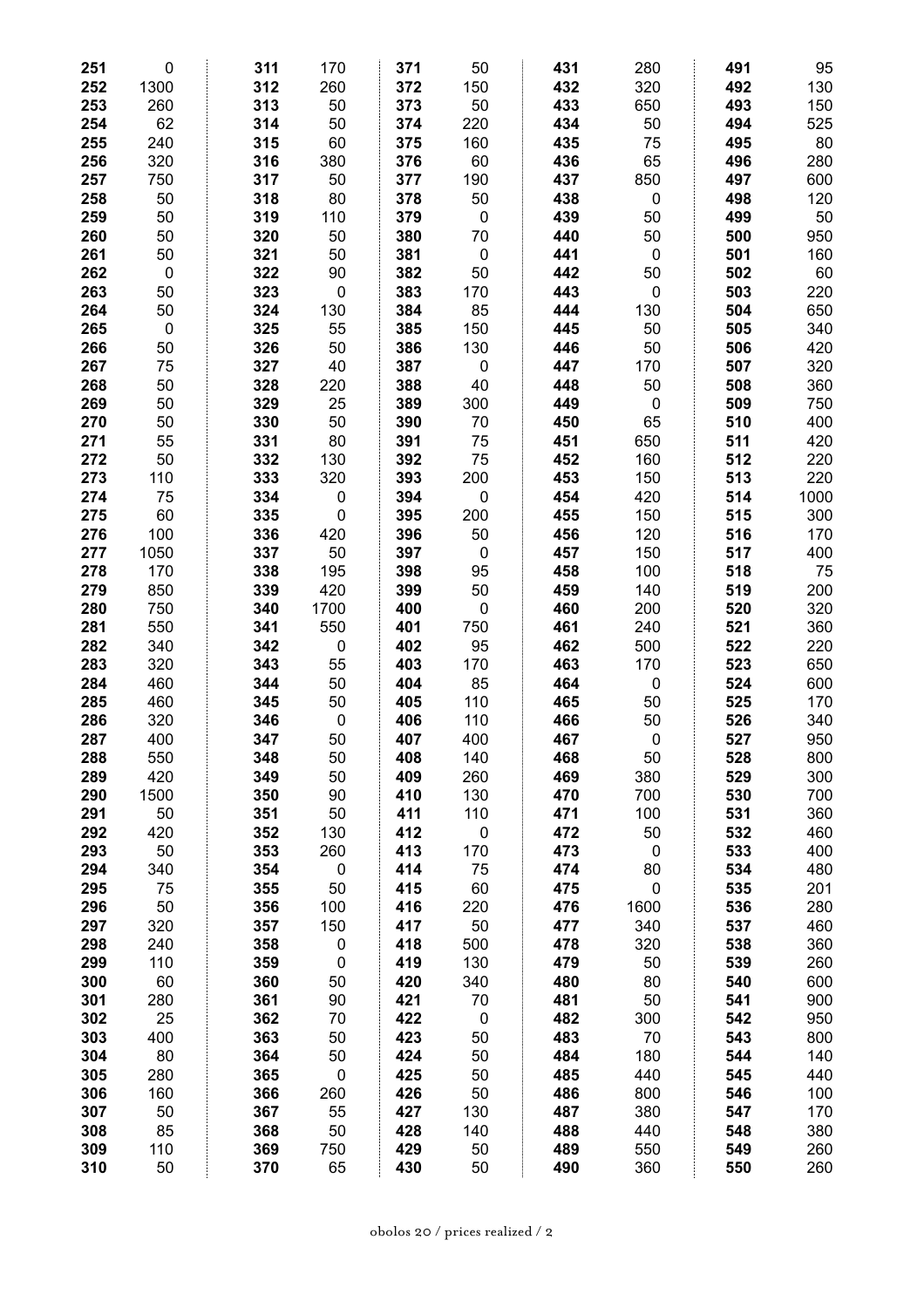| 551        | 240       | 611        | 120              | 671        | 120              | 731        | 340         | 791        | 70          |
|------------|-----------|------------|------------------|------------|------------------|------------|-------------|------------|-------------|
| 552        | 400       | 612        | 320              | 672        | 240              | 732        | 400         | 792        | 60          |
| 553        | 160       | 613        | 190              | 673        | 300              | 733        | 85          | 793        | 340         |
| 554        | 50        | 614        | 240              | 674        | 200              | 734        | 110         | 794        | 120         |
| 555        | 50        | 615        | 1700             | 675        | 340              | 735        | 50          | 795        | 85          |
| 556        | 260       | 616        | 700              | 676        | 160              | 736        | 850         | 796        | 950         |
| 557        | 300       | 617        | 1000             | 677        | 520              | 737        | 1000        | 797        | 240         |
| 558        | 75        | 618        | 1300             | 678        | 3200             | 738        | 750         | 798        | 190         |
| 559        | 50        | 619        | 950              | 679        | 460              | 739        | 800         | 799        | 240         |
| 560        | 220       | 620        | 80               | 680        | 300              | 740        | 600         | 800        | $\mathbf 0$ |
| 561        | 320       | 621        | 75               | 681        | 260              | 741        | 850         | 801        | 420         |
| 562        | 1050      | 622        | $\boldsymbol{0}$ | 682        | 750              | 742        | 550         | 802        | 110         |
| 563        | 900       | 623        | 1900             | 683        | 95               | 743        | 800         | 803        | 200         |
| 564        | 1300      | 624        | 100              | 684        | 850              | 744        | 300         | 804        | 260         |
| 565        | 1700      | 625        | 80               | 685        | 700              | 745        | 190         | 805        | 50          |
| 566        | 50        | 626        | 50               | 686        | 600              | 746        | 180         | 806        | 60          |
| 567        | 800       | 627        | 140              | 687        | 550              | 747        | 50          | 807        | 200         |
| 568        | 6000      | 628        | 75               | 688        | 360              | 748        | 2400        | 808        | 600         |
| 569        | 9000      | 629        | 240              | 689        | 420              | 749        | 1300        | 809        | 100         |
| 570        | 55        | 630        | 55               | 690        | 360              | 750        | 650         | 810        | 110         |
| 571        | 1500      | 631        | 55               | 691        | 80               | 751        | 950         | 811        | 150         |
| 572        | 3000      | 632        | $\pmb{0}$        | 692        | 55               | 752        | 1600        | 812        | 130         |
| 573        | 110       | 633        | 550              | 693        | 120              | 753        | 1400        | 813        | 80          |
| 574        | 550       | 634        | 300              | 694        | 165              | 754        | 340         | 814        | 240         |
| 575        | 110       | 635        | 300              | 695        | 50               | 755        | 50          | 815        | 120         |
| 576        | 50        | 636        | 200              | 696        | 380              | 756        | 100         | 816        | 55          |
| 577        | 100       | 637        | 50               | 697        | 600              | 757        | 240         | 817        | 340         |
| 578        | 4200      | 638        | 150              | 698        | 85               | 758        | 150         | 818        | 140         |
| 579        | 70        | 639        | 50               | 699        | 55               | 759        | 0           | 819        | 140         |
| 580        | 95        | 640        | 180              | 700        | 102              | 760        | 420         | 820        | 600         |
| 581        | 320       | 641        | 180              | 701        | 220              | 761        | 380         | 821        | 110         |
| 582        | 320       | 642        | 320              | 702        | 100              | 762        | 80          | 822        | 50          |
| 583        | 300       | 643        | 100              | 703        | 1100             | 763        | 550         | 823        | 50          |
| 584        | 85        | 644        | 260              | 704        | 900              | 764        | 150         | 824        | 80          |
| 585        | 280       | 645        | 240              | 705        | 1100             | 765        | 240         | 825        | 460         |
| 586        | 50        | 646        | 360              | 706        | 1400             | 766        | 600         | 826        | 220         |
| 587        | 240       | 647        | 50               | 707        | 50               | 767        | 550         | 827        | 550         |
| 588        | 80        | 648        | 120              | 708        | 95               | 768        | 600         | 828        | 550         |
| 589        | 100       | 649        | 500              | 709        | 170              | 769        | 650         | 829        | 320         |
| 590        | 800       | 650        | 1100             | 710        | 140              | 770        | 160         | 830        | 100         |
| 591        | 85        | 651        | 65               | 711        | 90               | 771        | 85          | 831        | 70          |
| 592        | 100       | 652        | 50               | 712        | 50               | 772        | 100         | 832        | 50          |
| 593        | 3600      | 653        | 110              | 713        | 85               | 773        | 75          | 833        | 110         |
| 594        | 50        | 654        | 400              | 714        | 75               | 774        | 75          | 834        | 110         |
| 595        | 240       | 655        | 800              | 715        | 300              | 775        | 80          | 835        | 130         |
| 596        | 50        | 656        | 50               | 716        | 170              | 776        | 80          | 836        | 320         |
| 597        | $\pmb{0}$ | 657        | 240              | 717        | 220              | 777        | 360         | 837        | 360         |
| 598        | 220       | 658        | 1300             | 718        | 280              | 778        | 60          | 838        | 40          |
| 599        | 50        | 659        | 260              | 719        | 850              | 779        | 120         | 839        | 280         |
| 600        | 50        | 660<br>661 | 55               | 720        | 420              | 780        | 2200        | 840<br>841 | 550         |
| 601        | 300       | 662        | 280              | 721        | 110              | 781        | 1900<br>800 | 842        | 550         |
| 602<br>603 | 55<br>60  | 663        | 300<br>260       | 722<br>723 | 650<br>$\pmb{0}$ | 782<br>783 | 800         | 843        | 80<br>3200  |
| 604        | 150       | 664        | 320              | 724        | 40               | 784        | 550         | 844        | 150         |
| 605        | 150       | 665        | 80               | 725        | $\pmb{0}$        | 785        | 110         | 845        | 35          |
| 606        | 400       | 666        | 400              | 726        | 900              | 786        | 280         | 846        | 100         |
| 607        | 360       | 667        | 85               | 727        | 100              | 787        | 50          | 847        | 55          |
| 608        | 130       | 668        | 340              | 728        | 650              | 788        | $\mathbf 0$ | 848        | 100         |
| 609        | 120       | 669        | 130              | 729        | 50               | 789        | 80          | 849        | 50          |
| 610        | 75        | 670        | 800              | 730        | 260              | 790        | 240         | 850        | 160         |
|            |           |            |                  |            |                  |            |             |            |             |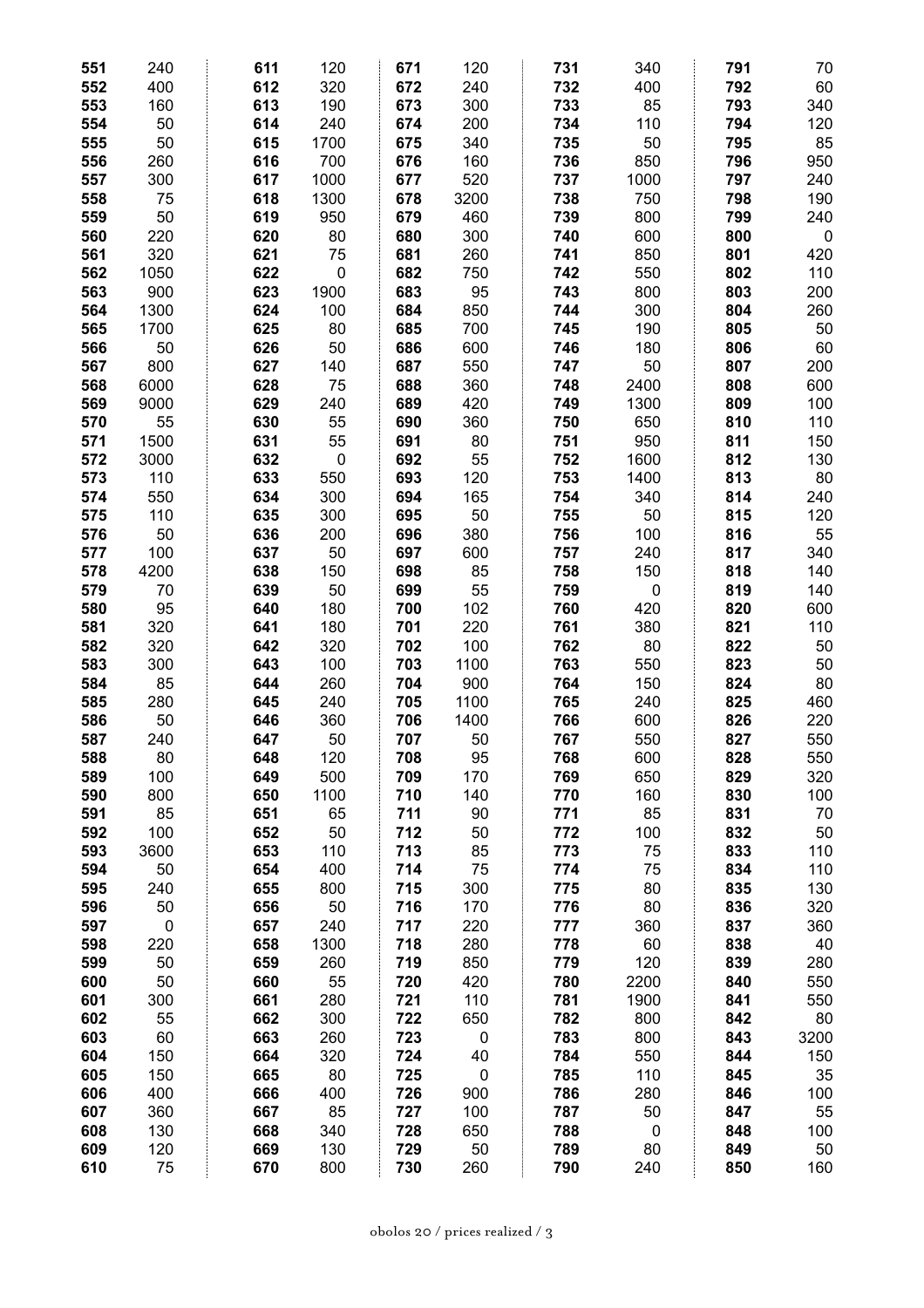| 851 | 80              | 911        | 75        | 971          | 40          | 1031 | 130        | 1091 | 75        |
|-----|-----------------|------------|-----------|--------------|-------------|------|------------|------|-----------|
| 852 | 50              | 912        | $\pmb{0}$ | 972          | $\mathbf 0$ | 1032 | 160        | 1092 | 75        |
| 853 | 520             | 913        | 1100      | 973          | 320         | 1033 | 50         | 1093 | 320       |
| 854 | 460             | 914        | 240       | 974          | 320         | 1034 | 190        | 1094 | 55        |
| 855 | 80              | 915        | 340       | 975          | 220         | 1035 | 260        | 1095 | 220       |
| 856 | 260             | 916        | 200       | 976          | 50          | 1036 | 100        | 1096 | 190       |
| 857 | 280             | 917        | 300       | 977          | 240         | 1037 | 420        | 1097 | 80        |
| 858 | 180             | 918        | 2600      | 978          | 280         | 1038 | 75         | 1098 | 340       |
| 859 | 55              | 919        | 260       | 979          | 480         | 1039 | 100        | 1099 | 150       |
| 860 | 240             | 920        | 280       | 980          | 75          | 1040 | 75         | 1100 | 750       |
| 861 | 95              | 921        | 320       | 981          | 280         | 1041 | 400        | 1101 | 140       |
| 862 | 320             | 922        | 900       | 982          | 50          | 1042 | 0          | 1102 | 70        |
| 863 | $\pmb{0}$       | 923        | 1600      | 983          | 220         | 1043 | 70         | 1103 | 75        |
| 864 | 80              | 924        | 1300      | 984          | 380         | 1044 | 60         | 1104 | 60        |
| 865 | $\pmb{0}$       | 925        | 360       | 985          | 100         | 1045 | 95         | 1105 | 260       |
| 866 | 110             | 926        | 204       | 986          | 100         | 1046 | 190        | 1106 | 50        |
| 867 | 240             | 927        | 1100      | 987          | $\pmb{0}$   | 1047 | 160        | 1107 | 75        |
| 868 | 240             | 928        | 260       | 988          | 110         | 1048 | 140        | 1108 | 75        |
| 869 | 55              | 929        | 80        | 989          | 170         | 1049 | 160        | 1109 | 200       |
| 870 | 50              | 930        | 150       | 990          | 440         | 1050 | 260        | 1110 | 50        |
| 871 | 70              | 931        | 1000      | 991          | 130         | 1051 | 220        | 1111 | 130       |
| 872 | 55              | 932        | 190       | 992          | 400         | 1052 | 85         | 1112 | 110       |
| 873 | 50              | 933        | 75        | 993          | 650         | 1053 | 130        | 1113 | 110       |
| 874 | 50              | 934        | 170       | 994          | 75          | 1054 | 60         | 1114 | 90        |
| 875 | 550             | 935        | 50        | 995          | 55          | 1055 | 150        | 1115 | 100       |
| 876 | 200             | 936        | 150       | 996          | 360         | 1056 | 160        | 1116 | 190       |
| 877 | 260             | 937        | 60        | 997          | 150         | 1057 | 80         | 1117 | 130       |
| 878 | 70              | 938        | 75        | 998          | 130         | 1058 | 1200       | 1118 | 85        |
| 879 | 50              | 939        | 75        | 999          | $\pmb{0}$   | 1059 | 360        | 1119 | 170       |
| 880 | 75              | 940        | 50        | 1000         | 460         | 1060 | 900        | 1120 | 85        |
|     |                 | 941        |           |              |             |      | 110        |      |           |
| 881 | 75              |            | 55        | 1001         | 130         | 1061 |            | 1121 | 150       |
| 882 | 100             | 942        | $\pmb{0}$ | 1002         | 100         | 1062 | 120        | 1122 | 110       |
| 883 | 190             | 943        | 50        | 1003         | 50          | 1063 | 110        | 1123 | 95        |
| 884 | 320             | 944        | 50        | 1004         | 180         | 1064 | 240        | 1124 | 50        |
| 885 | 150             | 945        | 50        | 1005         | 170         | 1065 | 130        | 1125 | 75        |
| 886 | 50              | 946        | 140       | 1006         | 380<br>50   | 1066 | 550        | 1126 | 110       |
| 887 | 50              | 947        | 50        | 1007         |             | 1067 | 320        | 1127 | 50        |
| 888 | 75              | 948        | 50        | 1008         | 140         | 1068 | 418        | 1128 | 80        |
| 889 | 50<br>$\pmb{0}$ | 949        | 280       | 1009         | 800         | 1069 | 130        | 1129 | 75        |
| 890 |                 | 950        | 140       | 1010         | 110         | 1070 | 260        | 1130 | 50        |
| 891 | 950             | 951        | 60        | 1011         | 220         | 1071 | 240        | 1131 | 50        |
| 892 | 600             | 952<br>953 | 50<br>55  | 1012<br>1013 | 700<br>50   | 1072 | 480<br>850 | 1132 | 75        |
| 893 | 150             |            |           |              |             | 1073 |            | 1133 | 55        |
| 894 | 150             | 954        | 50        | 1014         | 100         | 1074 | 100        | 1134 | 85        |
| 895 | 75              | 955        | 120       | 1015         | $\pmb{0}$   | 1075 | 220        | 1135 | 150       |
| 896 | $\pmb{0}$       | 956        | 75        | 1016         | 340         | 1076 | 65         | 1136 | 100       |
| 897 | 120             | 957        | 320       | 1017         | 240         | 1077 | 75         | 1137 | 60        |
| 898 | $\pmb{0}$       | 958        | 420       | 1018         | 50          | 1078 | 150        | 1138 | 50        |
| 899 | 75              | 959        | 260       | 1019         | 75          | 1079 | 180        | 1139 | 260       |
| 900 | 75              | 960        | 550       | 1020         | 140         | 1080 | 360        | 1140 | 75        |
| 901 | 110             | 961        | 85        | 1021         | 75          | 1081 | 85         | 1141 | 120       |
| 902 | 100             | 962        | 1100      | 1022         | 80          | 1082 | 240        | 1142 | $\pmb{0}$ |
| 903 | 50              | 963        | 100       | 1023         | 360         | 1083 | 100        | 1143 | 170       |
| 904 | 700             | 964        | 280       | 1024         | 160         | 1084 | 40         | 1144 | 85        |
| 905 | 150             | 965        | 130       | 1025         | 85          | 1085 | 220        | 1145 | 220       |
| 906 | 50              | 966        | 50        | 1026         | 75          | 1086 | 75         | 1146 | 90        |
| 907 | 420             | 967        | 75        | 1027         | 75          | 1087 | 130        | 1147 | 85        |
| 908 | 160             | 968        | 550       | 1028         | 120         | 1088 | 75         | 1148 | 130       |
| 909 | 55              | 969        | 180       | 1029         | 400         | 1089 | 85         | 1149 | 90        |
| 910 | 65              | 970        | 60        | 1030         | 100         | 1090 | 190        | 1150 | 100       |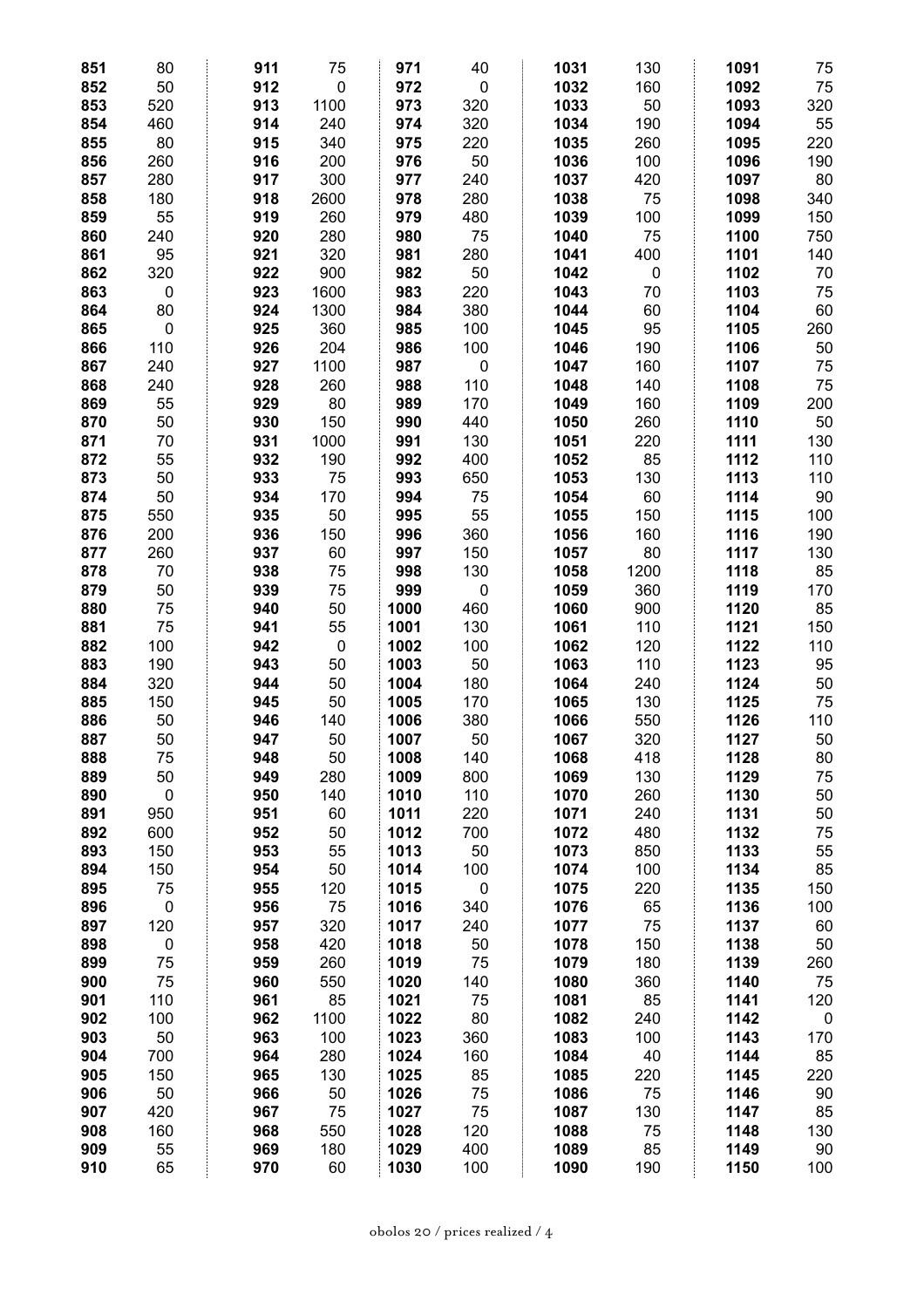| 1151 | 65        | 1211 | 50        | 1271 | 50          | 1331 | 441       | 1391 | 55          |
|------|-----------|------|-----------|------|-------------|------|-----------|------|-------------|
| 1152 | 100       | 1212 | 50        | 1272 | 50          | 1332 | 420       | 1392 | 100         |
| 1153 | 50        | 1213 | 160       | 1273 | 50          | 1333 | 380       | 1393 | 1300        |
| 1154 | 80        | 1214 | 240       | 1274 | 50          | 1334 | 400       | 1394 | 55          |
| 1155 | 90        | 1215 | 60        | 1275 | $\mathbf 0$ | 1335 | 400       | 1395 | 220         |
| 1156 | 75        | 1216 | 55        | 1276 | 55          | 1336 | 400       | 1396 | 360         |
| 1157 | 220       | 1217 | 80        | 1277 | 120         | 1337 | 360       | 1397 | 550         |
| 1158 | 80        | 1218 | $\pmb{0}$ | 1278 | 50          | 1338 | 400       | 1398 | 25          |
| 1159 | 60        | 1219 | 70        | 1279 | 75          | 1339 | 380       | 1399 | 527         |
| 1160 | 80        | 1220 | 350       | 1280 | 95          | 1340 | 400       | 1400 | 1000        |
| 1161 | 130       | 1221 | 60        | 1281 | $\pmb{0}$   | 1341 | 240       | 1401 | 95          |
| 1162 | 130       | 1222 | 50        | 1282 | 50          | 1342 | 190       | 1402 | 280         |
| 1163 | 120       | 1223 | 50        | 1283 | 160         | 1343 | 190       | 1403 | 125         |
| 1164 | 240       | 1224 | 50        | 1284 | 240         | 1344 | 220       | 1404 | 50          |
| 1165 | 320       | 1225 | 50        | 1285 | 70          | 1345 | 340       | 1405 | 70          |
| 1166 | 300       | 1226 | 130       | 1286 | 95          | 1346 | 440       | 1406 | $\mathbf 0$ |
| 1167 | 240       | 1227 | 50        | 1287 | 87          | 1347 | 550       | 1407 | 420         |
| 1168 | 140       | 1228 | 55        | 1288 | 75          | 1348 | 190       | 1408 | 420         |
| 1169 | 90        | 1229 | 75        | 1289 | 50          | 1349 | 340       | 1409 | 600         |
| 1170 | 75        | 1230 | 120       | 1290 | 60          | 1350 | 320       | 1410 | 50          |
| 1171 | 85        | 1231 | 80        | 1291 | 75          | 1351 | 220       | 1411 | 300         |
| 1172 | 160       | 1232 | 60        | 1292 | 120         | 1352 | 220       | 1412 | 130         |
| 1173 | 75        | 1233 | 160       | 1293 | 170         | 1353 | 220       | 1413 | 460         |
| 1174 | 0         | 1234 | 50        | 1294 | 90          | 1354 | 220       | 1414 | 180         |
| 1175 | 240       | 1235 | 120       | 1295 | 50          | 1355 | 260       | 1415 | 25          |
| 1176 | 65        | 1236 | 60        | 1296 | 75          | 1356 | 240       | 1416 | 1000        |
| 1177 | 190       | 1237 | 120       | 1297 | 85          | 1357 | 180       | 1417 | 200         |
| 1178 | 650       | 1238 | 240       | 1298 | 50          | 1358 | 220       | 1418 | 210         |
| 1179 | 300       | 1239 | 110       | 1299 | 180         | 1359 | 260       | 1419 | 170         |
| 1180 | 75        | 1240 | 50        | 1300 | 140         | 1360 | 120       | 1420 | 140         |
| 1181 | 100       | 1241 | 50        | 1301 | 100         | 1361 | 460       | 1421 | 75          |
| 1182 | 110       | 1242 | 50        | 1302 | $\mathbf 0$ | 1362 | 300       | 1422 | 220         |
| 1183 | 220       | 1243 | 60        | 1303 | 75          | 1363 | 400       | 1423 | $\mathbf 0$ |
| 1184 | $\pmb{0}$ | 1244 | 80        | 1304 | 75          | 1364 | 320       | 1424 | 100         |
| 1185 | 120       | 1245 | 85        | 1305 | 50          | 1365 | 240       | 1425 | 50          |
| 1186 | 75        | 1246 | 90        | 1306 | 50          | 1366 | 200       | 1426 | $\mathbf 0$ |
| 1187 | 50        | 1247 | 0         | 1307 | 75          | 1367 | 220       | 1427 | 50          |
| 1188 | 120       | 1248 | 55        | 1308 | 50          | 1368 | 202       | 1428 | 50          |
| 1189 | 50        | 1249 | 90        | 1309 | 50          | 1369 | 320       | 1429 | 50          |
| 1190 | 170       | 1250 | 50        | 1310 | 50          | 1370 | 440       | 1430 | 110         |
| 1191 | 120       | 1251 | 150       | 1311 | 240         | 1371 | 280       | 1431 | $\pmb{0}$   |
| 1192 | 160       | 1252 | 50        | 1312 | 75          | 1372 | 480       | 1432 | 110         |
| 1193 | 65        | 1253 | 220       | 1313 | 110         | 1373 | 260       | 1433 | 75          |
| 1194 | 110       | 1254 | 50        | 1314 | 120         | 1374 | 420       | 1434 | 220         |
| 1195 | 50        | 1255 | $\pmb{0}$ | 1315 | 75          | 1375 | 550       | 1435 | 150         |
| 1196 | $\pmb{0}$ | 1256 | 50        | 1316 | 85          | 1376 | 550       | 1436 | 50          |
| 1197 | 50        | 1257 | 65        | 1317 | 800         | 1377 | 102       | 1437 | $\pmb{0}$   |
| 1198 | $\pmb{0}$ | 1258 | $\pmb{0}$ | 1318 | 600         | 1378 | 65        | 1438 | 240         |
| 1199 | 380       | 1259 | 25        | 1319 | 700         | 1379 | 55        | 1439 | 50          |
| 1200 | 480       | 1260 | 50        | 1320 | $\pmb{0}$   | 1380 | 55        | 1440 | 75          |
| 1201 | 160       | 1261 | 50        | 1321 | 380         | 1381 | 460       | 1441 | 120         |
| 1202 | $\pmb{0}$ | 1262 | $\pmb{0}$ | 1322 | 1300        | 1382 | 75        | 1442 | 200         |
| 1203 | 50        | 1263 | 50        | 1323 | 280         | 1383 | 75        | 1443 | $\pmb{0}$   |
| 1204 | 30        | 1264 | 50        | 1324 | 280         | 1384 | $\pmb{0}$ | 1444 | $\pmb{0}$   |
| 1205 | 30        | 1265 | 55        | 1325 | 420         | 1385 | 360       | 1445 | 550         |
| 1206 | 55        | 1266 | 50        | 1326 | 480         | 1386 | 190       | 1446 | 101         |
| 1207 | 160       | 1267 | 171       | 1327 | 280         | 1387 | 440       | 1447 | $\mathbf 0$ |
| 1208 | 70        | 1268 | $\pmb{0}$ | 1328 | 500         | 1388 | 400       | 1448 | 50          |
| 1209 | 0         | 1269 | 50        | 1329 | 440         | 1389 | 280       | 1449 | 130         |
| 1210 | 50        | 1270 | 50        | 1330 | 360         | 1390 | 50        | 1450 | 80          |